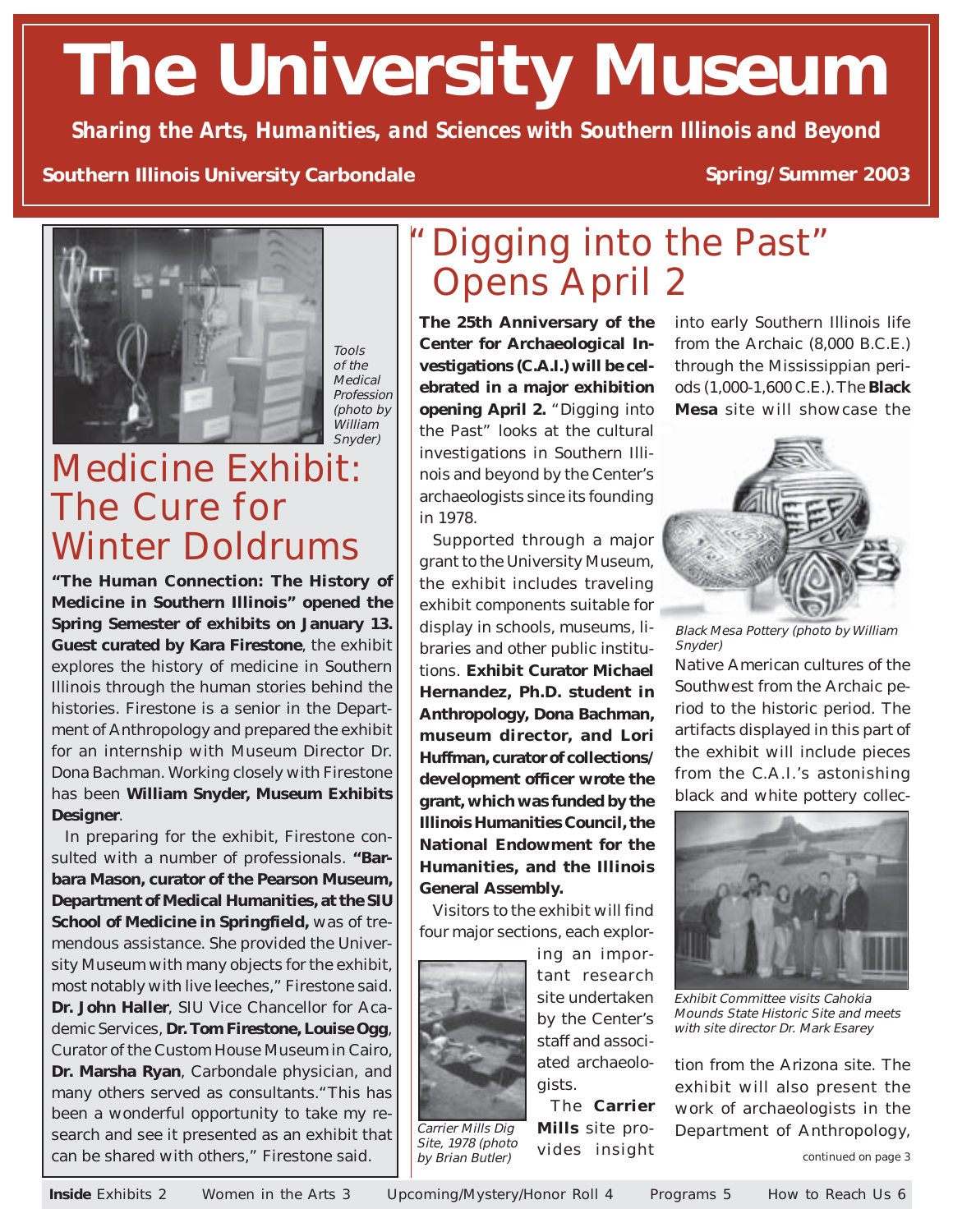## Spring Exhibits

#### North Hall

#### **Mitchell Gallery**

#### Through January 26

**COMBINED SIUC FACULTY: Art and Design, Cinema and Photography, Theater, Architecture and Interior Design**

February 1 – March 7 **SCULPTURE: ALDON ADDINGTON, Professor Emeritus, School of Art and Design**

April 5 – 2 7 **RICKERT-ZIEBOLD TRUST WINNERS, Sponsored by the SIUC School of Art and Design**

May 1 – 11 and June 9 – June 20 **MFA SHOWS (tentative)**

June 25 – August 1 **A COMMUNITY COLLECTS, Curated by the Museum Ambassadors**

#### **Atrium Gallery**

#### Through January 26

**GLASS EXHIBIT, Southern Glass Works**

#### February – May

**Selections from the University Museum's RICHARD HUNT AFRI-CAN ART COLLECTION**

#### April

**REMEMBRANCE QUILT by Goreville Community School Students**



Sculpture, Aldon Addington



Details from Goreville Students' Quilt commemorating September 11, 2001

#### South Hall **South One Gallery**

Through January 26 **MFA PREVIEW**

February 10 – March 26 **A SAMPLER OF WOMEN IN THE ARTS, Curated by Lori Huffman The exhibit is a part of the**

**SIUC Women's Scholarship**

**Benefit Program under the leadership of the SIUC Women's Caucus, Women's Studies, American Association of University Women — Carbondale, and the University Museum.**

April 1 – 13, April 15 – 28, April 30 – May 11, June 9 – 20 **MFA SHOWS**

June 25 – August 1 **A COMMUNITY CREATES: SOUTHERN ILLINOIS ARTISTS. A juried exhibition.**

#### **Permanent Collection Gallery**

#### January 13 – March 9

**THE HUMAN CONNECTION: A HISTORY OF MEDI-CINE IN SOUTHERN ILLINOIS, Curated by Kara Firestone**

#### April 2, 2003 – September 28

**DIGGING INTO THE PAST, 25th Anniversary Exhibition on SIUC's Center for Archaeological Investigations, Michael Hernandez, Curator. This exhibit and its accompanying programs are made possible by a grant to the University Museum from the Illinois Humanities Council, the National Endowment for the Humanities, and the Illinois General Assembly.**

#### **Southern Illinois Gallery**

Ongoing **W.P.A. PIONEER DIORAMAS**

#### Through April 25

**BASLER, CRAIG, AND TANNER: SOUTHERN ILLINOIS FOLK ARTISTS, Curated by Museum Studies Students. Works from the Museum's Permanent Collection.**

May – July 27 **RECENT ILLINOIS ACQUISITIONS Gifts to the Museum.**

#### **South Seven Gallery**

March 25 – May 2 **9TH CLAY CUP, national juried competition and exhibition sponsored by the SIUC School of Art and Design. The concept of the cup may be interpreted either sculpturally or functionally.**

May 9 – June 29 **RECENT WORKS: MARY PACHIKARA, Murphysboro**



"Profile of a Standing Woman" Mary Pachikara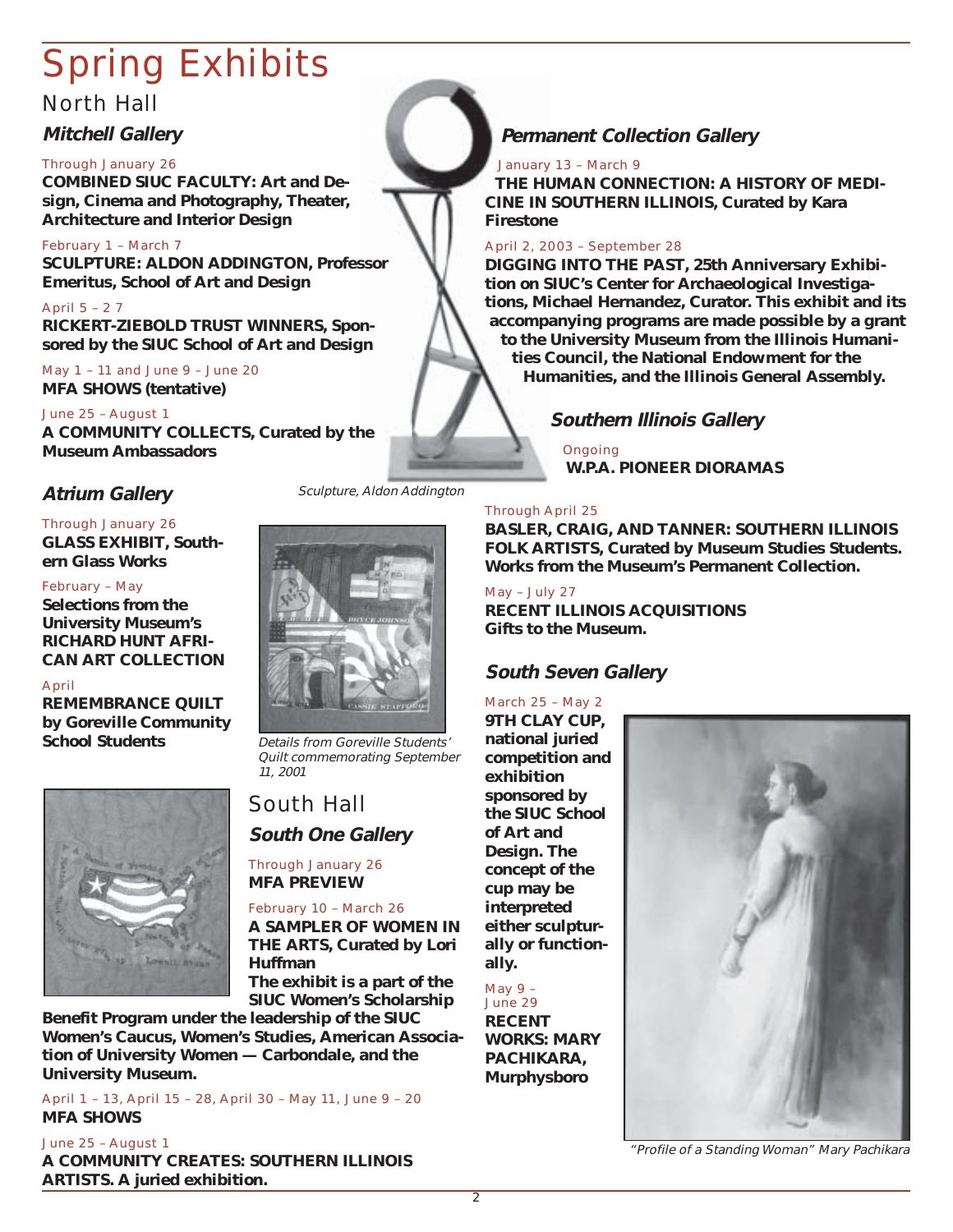

Black Mesa Mural by SIUC Theater Department (photo by William Snyder)

#### Digging into the Past

continued from page 1

including **Prudence and Don Rice, Izumi Shimada,** and **John Muller**.

The fourth section will look at current explorations by the Center with emphasis on the excavation of a flatboat in Southern Illinois. Museum, C.A.I. staff, museum studies students, theater and anthropology students are busy working on the exhibit and its traveling components, a speakers' series, and hands-on activities to accompany the exhibit.

The Theater Department has created background murals of early Southern Illinois and Black Mesa for the exhibit. Working on the murals with **Ron Naversen**, Associate Professor of Scenic Design, SIUC Theater Department, are **Hilary Chandler**, Adjunct Theater Faculty and Mural Artist for **Guido Bernstein**, **Jason Allen** BA, **Therese Howard** MFA, and **Sandy Leppin** MFA.

Speakers will interpret the exhibit throughout its run: **Dr. George Gumerman, founding di-**

**rector, and Dr. Brian Butler, current director of the Cen-**



Dr. Richard Jeffries



Dr. George Gumerman (photo by Gene Moehring, SIUC Media & Communication Resources)

**ter, will speak at the Public Reception April 15. The Re-**

**ception will take place from 6-9 p.m. Gumerman and Butler will speak at 7 p.m.**

**Dr. Richard Jeffries,** University of Kentucky and former associate of the Center, will speak on **"Hunters, Gatherers, and Gardeners of Southern Illinois' Past: A 25th Year Retrospective of the Carrier Mills Archaeological Project" at 7 p.m. on Tuesday, April 29.**

## Sampler of Women in the Arts

**February 10 – March 26**

The exhibit is a part of the SIUC Women's Scholarship Benefit Program, which is organized under the leadership of the SIUC Women's Caucus, Women's Studies, the University Museum, and the American Association of



"Ghost Leaf" by Jennifer Johns

University Women — Carbondale. The museum's Curator of Collections, Lori Huffman, is the curator for the exhibit.

The 2003 "A Sampler of Women in the Arts" exhibit features thirty-two artists from thirteen Southern Illinois communities. According to Huffman, **"One of the strengths of**

> **this year's exhibit is the diversity of the medias represented — from watercolor to copperplate etching from pyrography to paper pulp, from photography to woodcarving."**

Artists include Kathy Belletire, Marion; Jeanette Brandon, Herrin; Sarah Capps, Belle Rive; Laurie Carver, Carbondale; Sue Casebeer, Carbondale; Teri Clarke, Jonesboro; Pam Conklin, O'Fallon; Roberta Elliott, Cobden; Brenda Fleming, Pittsburg;

Sherrie Grob, Murphysboro; Burghilde Gruber, Carbondale; Robin Haller, Carbondale; Liz Harren,

by Roberta Elliott

"Mi Sombrero, Dude?" Carbondale; Pat Hawkins, Mt. Vernon; Elna Holder, Harrisburg;

Rebecca Houseright, Jonesboro; Jennifer Johns, Carbondale; Jeannette Johnson, Carbondale; Joyce Kirkpatrick, McLeansboro; Nicole Klinge, Murphysboro; Susan Korich, O'Fallon; Karen Linduska,

Carbondale; Beverly Luecking, Venedy; Brenda McCollum, Benton; Mary Pachikara, Murphysboro; Marie Samuel, Herod; Sue Spurlock, Carbondale; Sue Stotlar, Benton; Susan Swisher, Murphysboro; Loretta Vincent, Cobden; Carolyn Wentzel, Harrisburg; Noveda Wentzel, Harrisburg.



"Chilled Mocha" by Teri Clarke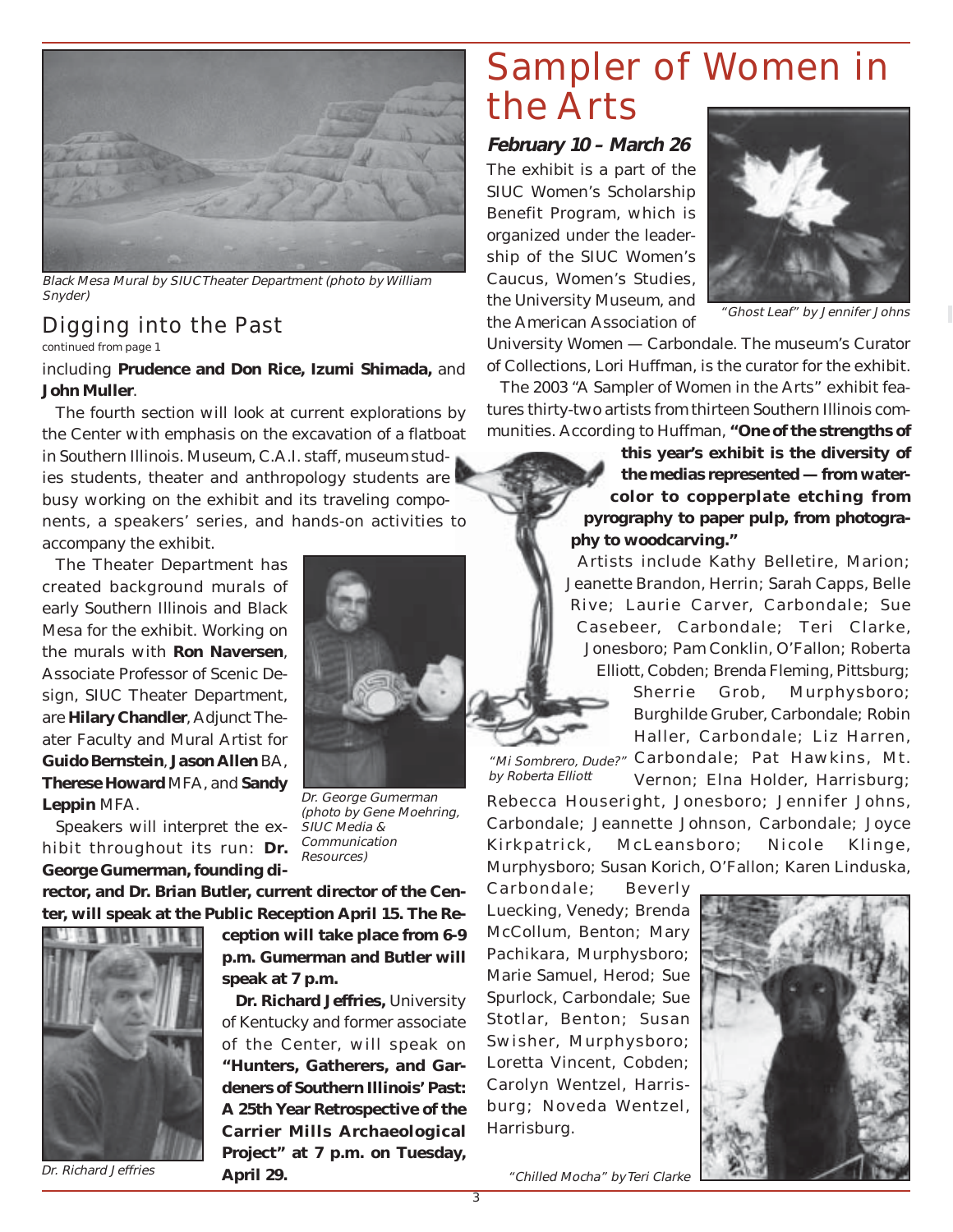## Upcoming Community Artists **Exhibits**

The end of the semester will see several exhibits highlighting the artistic breadth of Southern Illinois. **Mary Pachikara**, Murphysboro, will have a one-woman show May 9 – June 29.



Blanche Sloan, Jack Hayward, Barbara Schwartz, Fred Sloan

**Museum Ambassadors, Fred and Blanche Sloan, cochairs, Larry Bernstein, Kara Firestone, Jack Hayward, Betty Oakes, and Barbara Schwartz**, are organizing **"A**



"Untitled No. 164 (the big picture)" c. 2001 by William H. Thielen

**"Parts of a World: Images from a Larger Work" will showcase poetic works and the photography of Richard Lawson**, Carbondale, August 14 – October 19. A Public Reception is set for August 15.

Steve's Tree" by Richard Lawson

**Community Collects,"** drawing from private art collections, June 25 – August 1. **"A Community Creates: Southern Illinois Artists,"** shares the dates.

**"With Feeling, With Substance: Paintings on Paper" by William T. Thielen**, Carbondale, runs July 7 – August 24.



## HELP US SOLVE THIS MUSEUM MYSTERY

A recent donation from the University of Illi-<br>
nois Extension Office, Jackson County, brought<br>
six unified paintings of Southern Illinois farm **nois Extension Office, Jackson County, brought six unified paintings of Southern Illinois farm landscapes to us.** Done in mural style on canvas with a combined length of over 29 feet, the paintings reflect the American Regionalism of the 1930s and 40s (think Thomas Hart Benton). All we know is that a woman student painted them in the 1940s for the Dean (?) of the College of Agriculture. **Does anyone know who the artist might be?** The paintings are temporarily on view in the Museum's Orientation Room.



Farm Scene (photo by William Snyder)

## 2002 Honor Roll of Donors

Donations of \$1000 or more

Dr. Tom & Mrs. Kara Firestone

#### Donations of \$100 or more:

Dona Bachman Dr. Robert Beck Peter Chametzky & Susan Felleman Mary Lou Fraunfelter Alan & Kathy Harasimowicz John & Lois Hayward Fred & Blanche Sloan Lori Huffman, Charlie Trotter, Katlin Trotter

Marvin & Marion Kleinau

Donations:

Lillian K. Adams Michael Blazinic Lilly E. Crane John & Robin Haller Sylvia J. Kozak-Budd Marjorie L. Morgan JoAnne Nast & Dennis Glody Ron Naverson Dr. M. Michael Petith Clarence & Anne Rogers Paul & Patricia Simon Dr. Sidney & Mrs. Alice Smith Holly A. Tanquary Melvin & Mary Ann Vineyard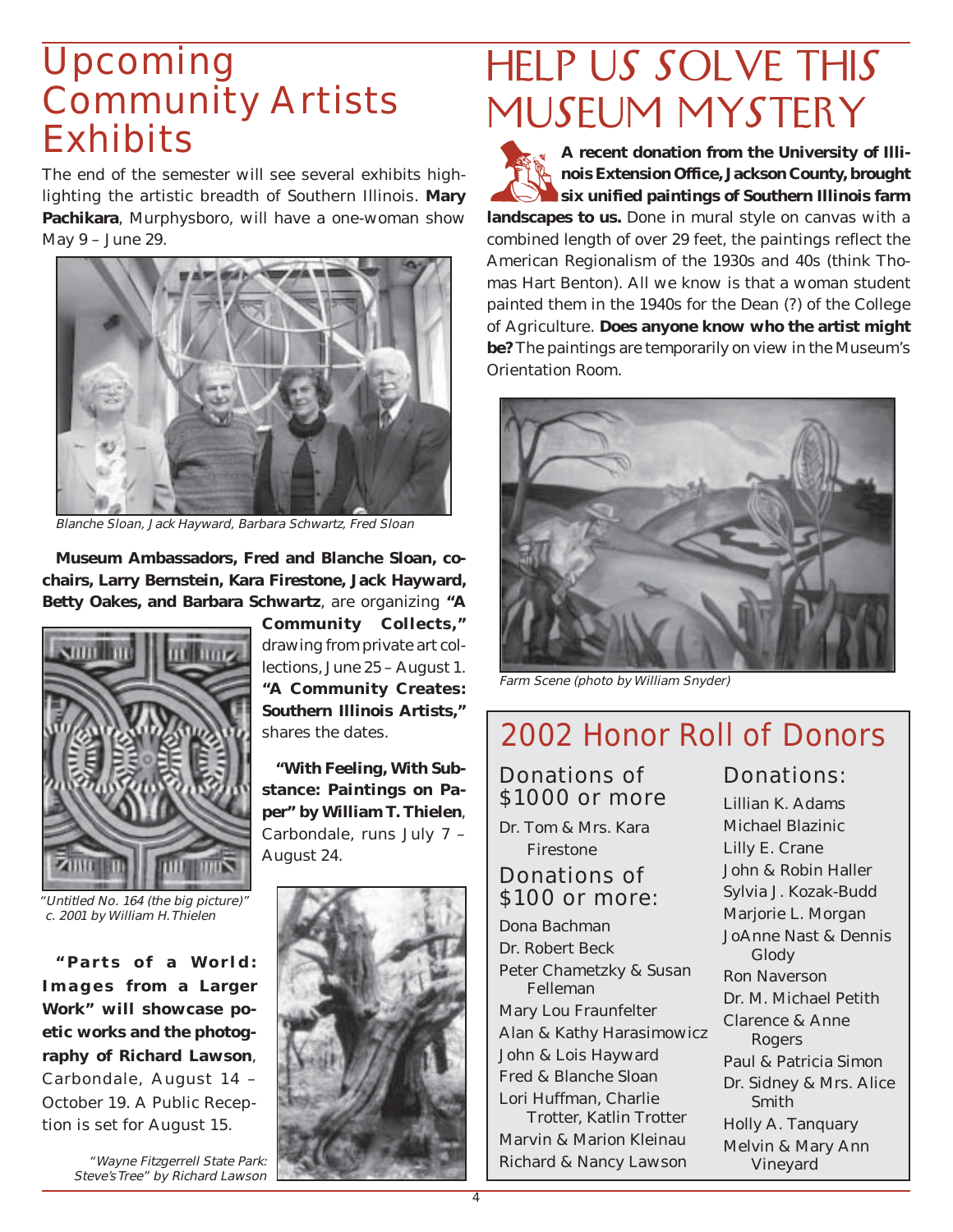## Programs

#### Lectures & Receptions

#### Friday, April 11

**Public Reception for RICKERT-ZIEBOLD TRUST WINNERS, 4 –7 p.m.**

#### Tuesday, April 15

**Talk by archaeologist George Gumerman, 7 p.m. and Public Reception for DIGGING INTO THE PAST, 6 – 9 p.m.**

#### Friday, March 28

**Public Reception for 9TH CLAY CUP, 4 – 7 p.m.**

#### Tuesday, April 29

**"Hunters, Gatherers, and Gardeners of Southern Illinois' Past: A 25th Year Retrospective of the Carrier Mills Archaeological Project" by archaeologist Richard Jeffries, 7 p.m.**

#### Friday, May 9

**Public Reception for Mary Pachikara, 4 – 8 p.m.**

#### Friday, June 27

**Public Reception for A COMMUNITY COLLECTS and A COMMUNITY CREATES exhibits, 4 –7 p.m.**

#### Family Programs

#### **Completely Free Saturday Afternoon Programs**

For age 7 and above. Sometimes the best things in life are free! Participants in the Completely Free Saturday Afternoon Programs see Museum exhibits, take part in creative activities, and have a great time! Programs begin at 1:30 p.m. and finish at 3:30 p.m. Limit for each program is 15. Small group enrollments are welcome. To register, just call the University Museum, at 453-5388, or email Museum Education Coordinator Bob DeHoet drhoet@siu.edu.

#### February 22

**Making the News — Five Star Spring Edition** First, students become M.I.R.'s (Museum Investigative Reporters) who track down Museum objects by figuring out visual riddles. Student stories become the Museum's Saturday paper. Copies of the paper will be mailed to participating students. All the news that fits!

#### March 8

#### **Young Architects**

Architectural excitement! Young architects will produce a 3D building design using basics of architecture.

#### March 22

#### **Creative Digital Printmaking**

Students will combine various media to produce imaginative art prints using digital xerography.

#### April 5

**Dinosaurs Return! Making Prehistoric Dinoramas** Using images and backgrounds taken from the age of dinosaurs, students will create 3D dinoramas.

#### Learning Adventures

Unless otherwise noted, Learning Adventures are primarily for children age 6 and above accompanied by adults. Group rates available, please call if interested. To register, just call the University Museum, at 453-5388, or email Museum Education Coordinator Bob DeHoet drhoet@siu.edu.

#### Saturday, May 10 10 a.m. - 4 p.m.

**The Fossil Hunt — Return to the Inland Ocean Instructor: Harvey Henson** Lab Study: 10 – 11 a.m. Field Trip: 12 – 4 p.m. **Place:** University Museum **Cost:** Preregister. \$20 per adult/child pair, plus \$8 per additional child. \$12 for adults registering as individuals. Price includes cost of materials.

In the morning, learn about fossils. In the afternoon, search for actual fossils of creatures hundreds of millions of years old on the field trip.

Note: Wear long pants; bring a hammer and a small, sturdy plastic bag if you can. A break at 11 a.m. will allow time for eating before the field trip. A sack lunch is recommended.

#### Saturday, May 17 10 a.m. - noon

**Preserving the Prehistoric — Making A Fossil Collection Instructors: Harvey Henson/Bob DeHoet Place:** University Museum/Parkinson Lab **Cost:** Preregister. \$5 per student (no cost for Fossil Hunt students), \$12 for adults registering as individuals.

Bring your own fossils and work with fossils from the Museum's Learning Collection. Students in this workshop will learn how to preserve, organize, and display their fossils. A must for those who care about fossils and wish to preserve them for the future. Students enrolled in past Fossil Hunt Learning Adventures can enroll in this class for free.



A class views the Petty exhibit (photo by Bob DeHoet)